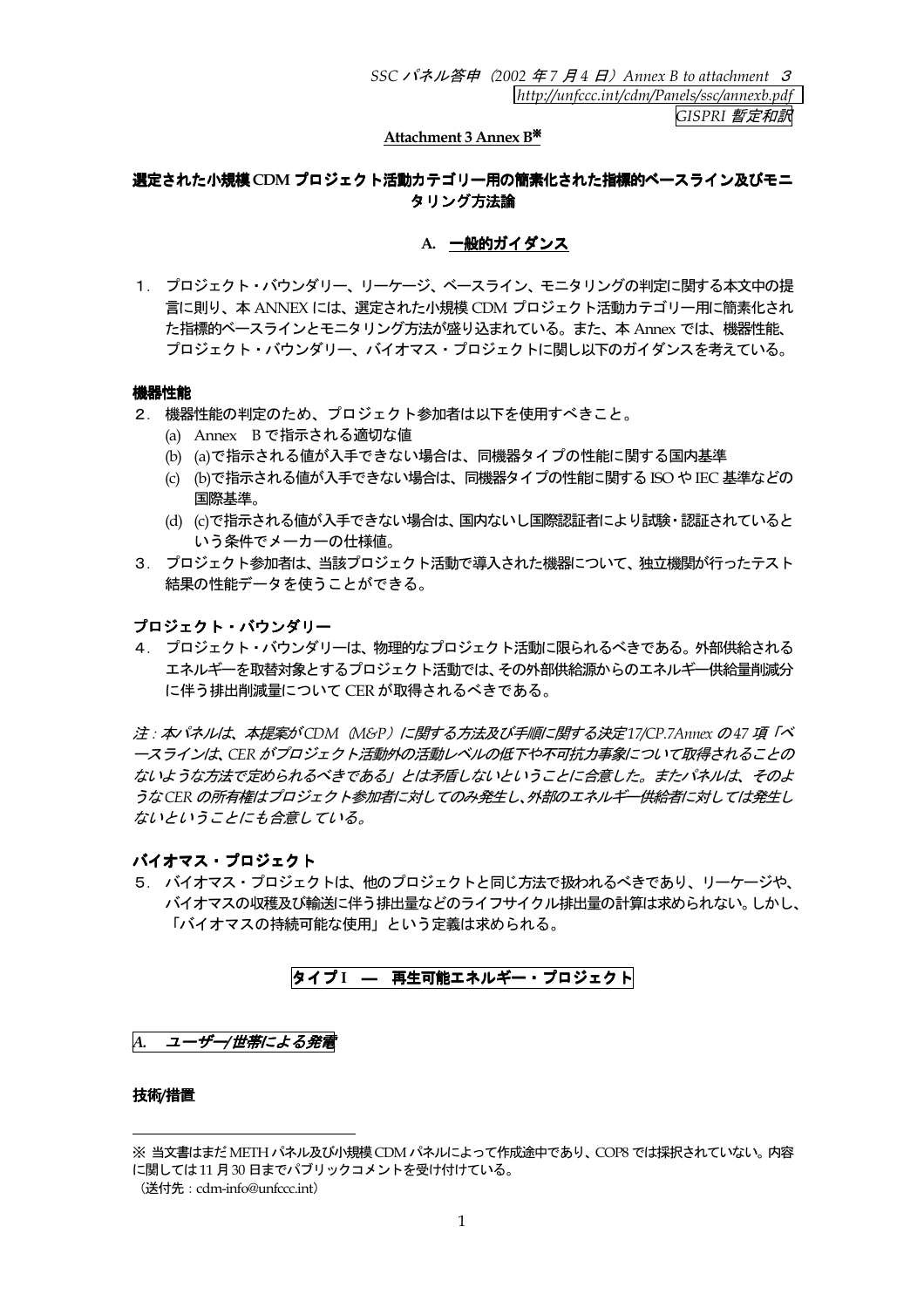- 1. 本カテゴリーは、個々の世帯やユーザーに少量の電力を供給する再生可能技術から成る。そのような 技術には、太陽熱、水力、風力、及びソーラー・ホーム・システムや風力/太陽熱電池充電器などそ の所有者が作られた電力の全てを使用するその他の発電技術が含まれる。このような再生可能電熱供 給ユニットは、懸案ないし既存の化石燃料火力発雷の代替となりうる。
- 2. 電熱供給容量が指示されている場合は、15MW 未満とすべきこと。本カテゴリー内の技術の中には、 MW の容量ではあまり意味の無いものもある。そのような場合は、想定年間発電量は 15GWh 未満 とする。

バウンダリー

3. 発電ユニットと作り出された電気を使用する機器の物理的・地理的位置が、当該プロジェクト・バウ ンダリーを形成する。

ベースライン

- 4. 当該プロジェクト参加者は、現在使用されている、あるいは当該プロジェクト活動が無かったら使用 されていたであろう技術を特定し、実施中の技術が何故どのみち実施されるわけではないのかついて、 Appendix A に列記されたバリアを用いて定性的説明を行うべきこと。定性的説明のかわりに、当該 再生可能技術の方がかわりに使用されていたであろう技術よりも費用が高いという証拠を提出して もよい。
- 5. 雷気出力が測定される再生可能技術の場合、発電 kWh 数に負荷率 50%で表 B-4 中の該当する容量に もとづくディーゼル発電用の排出係数をかけたものが略式ベースラインである。
- 6. 液化石油燃料を用いた技術の代替であり、電気出力が測定されない再生可能技術については、現在使 用されているか、当該プロジェクト活動が無かった場合に使用されていたであろう技術の燃料消費量 に、取替対象となった液化石油燃料の排出係数をかけたものが略式ベースラインとなる。IPCC のデ フォルト値を使ってもよい。

注:表B-1は選択された小規模CDM プロジェクト活動のための略式ベースラインを規定したものである。 しかし、これらのベースラインが適用できるようになるにはまだ改良が必要である。ベースラインと計算 の根拠についての記載が必要である。

| Technology                    | Carbon dioxide equ. savings (kg $CO2_{eua}/year$ )                                                                                                                                                      |  |
|-------------------------------|---------------------------------------------------------------------------------------------------------------------------------------------------------------------------------------------------------|--|
| General: small renewables for | $75***$ kg/y + 0.8* Energy kg/y/Wh/d (with Energy being daily                                                                                                                                           |  |
| household electrification     | load in Wh/d)                                                                                                                                                                                           |  |
| Solar Home Systems            | 75 kg/y + 4*Power kg/y/Wp. [kg $CO2/y$ ]<br>(where: Power = $PV$ -module capacity in Wp. At a typical<br>irradiation level of 5 kWh/m2/day, each Wp of PV-power<br>generates 5 Wh electricity per day.) |  |
| Hydropower                    | 75 kg/y + 2 kg/y /W installed capacity                                                                                                                                                                  |  |
| Wind battery chargers         | 75 kg/y + 350*D <sup>2</sup> kg/y/m <sup>2</sup> (with D = rotor diameter)                                                                                                                              |  |

Source: Martens, van Rooijen, Bovée, Wijnants (2001), Standardised Baselines for Small-Scale CDM Activities, ECN-C-01-122.

# リーケージ

7. リーケージ計算は必要無し。

- 8. モニタリングは以下で構成されるものとする。
	- (a) 略式ベースラインが発電量を基にしたものである場合は、系統全体ないし系統のサンプルからの 発電量の計測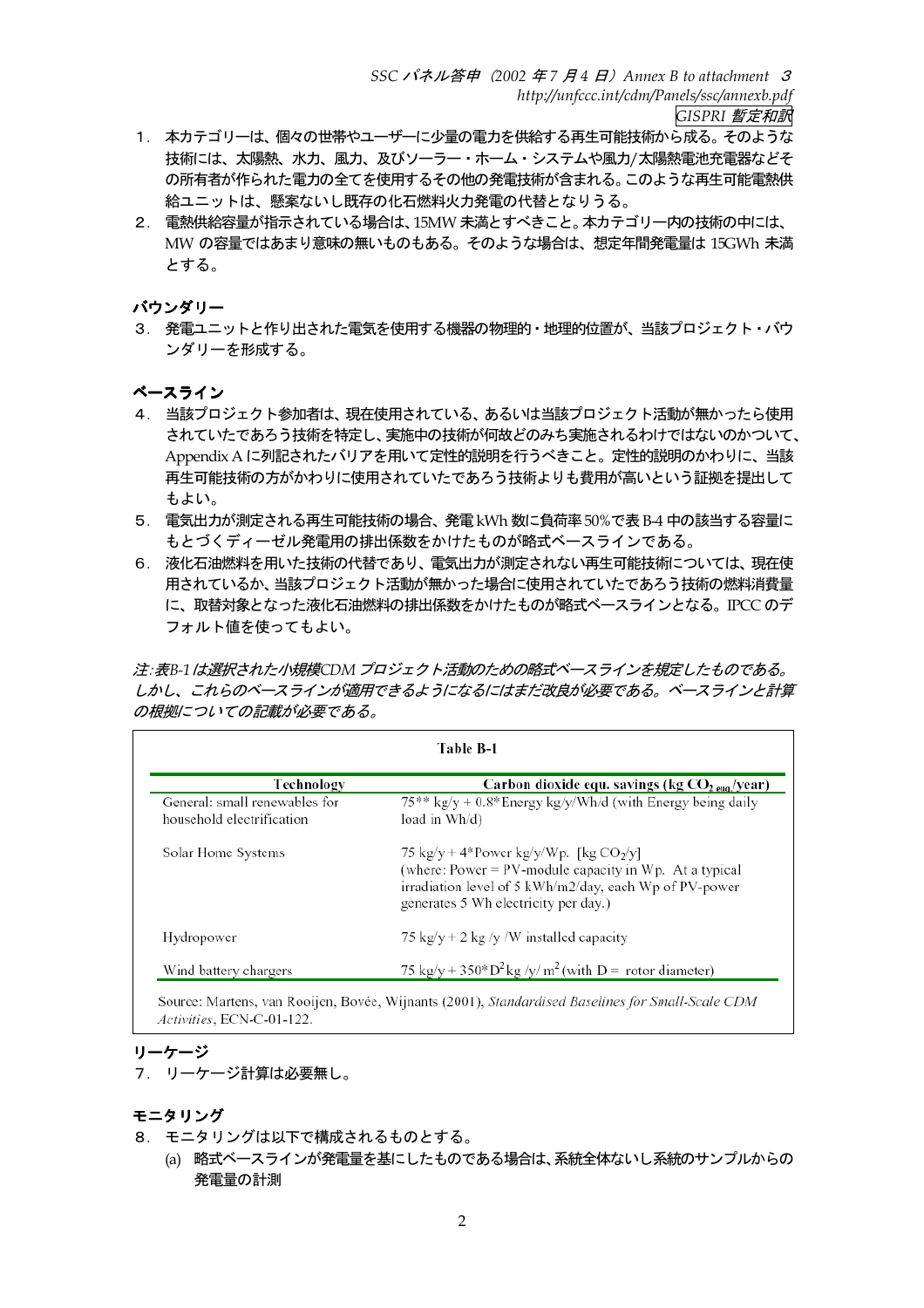または

(b) 表 B-1 がきちんと作成されて理事会の承認を得た暁には、略式ベースラインが表 B-1 の式から算 出される場合、全系統ないし系統のサンプルが今も稼動していることを確認するための年次点検。 (継続中のレンタル/リース支払いなど、運転継続に関するその他の証拠で代替とすることも可 能)

B. ユーザー/企業のための機械用エネルギー

注: 本カテゴリーは、2002年4月17日の理事会第3回会合の報告書に添付されたプロジェクト・タイプ・ リストには入っていない。

#### 技術/措置

- 1. 本カテゴリーには、個々の企業やユーザーに少量の機械用エネルギーを供給する再生可能技術が含ま れる。このような技術には、水力、風力、及び風力ポンプ、ソーラー・ウォーター・ポンプ、水車、 風車など、所有者に全て使用される機械用エネルギーを供給するその他の技術が含まれる。このよう な再生可能電熱供給ユニットは新規なものでも良いし、化石燃料火力による既存の機械用電力源の代 替でも良い。
- 2. 電熱供給容量が指示されている場合は、15MW 未満であるべきこと。このカテゴリーに含まれる技 術の中には、MW での容量ではあまり意味が無いものもある。そのような場合は、作られる想定年 間機械用エネルギーは 54TJ (15GWh 相当) 未満でなくてはならない。

バウンダリー

3. 発電ユニットと作り出される機械用エネルギーを使用する機器の物理的・地理的位置が、プロジェク ト・バウンダリーを形成する。

ベースライン

- 4. プロジェクト参加者は、現在使用されている、あるいは当該プロジェクト活動が無かった場合に使用 されていたであろう技術を特定し、実施中の技術が何故どのみち実施されるわけではないのかについ て、Appendix A に列記されたバリアを用いて定性的説明を行うべきこと。定性的説明のかわりに、 当該再生可能技術の方がかわりに使用されていたであろう技術よりも費用が高いという証拠を提出 してもよい。
- 5. 代替対象となった技術がディーゼル発電である、あるいはそうであったと思われる場合の再生可能技 術については、作られた機械用エネルギー(MJ)を (kWhに換算するために) 3.6 で割り、それに負荷 率 50%で表 B-4 中の該当する容量のディーゼル発電にもとづいた、取替対象電力の排出係数をかけ たものが略式ベースラインである。

注: 系統出力にもとづく選択的な小規模CDM プロジェクト活動用の略式ベースラインを出すために、表 B-2 を作成すべきこと。ベースライン及び計算の根拠も出す必要がある。

#### 表 B-2 (後日作成)

#### リーケージ

6. リーケージ計算は不要

## モニタリング

- 7. モニタリングは以下によって構成されるべきこと。
	- (a) 略式ベースラインが作られたエネルギーをもとに掛け算されている場合は、系統全体ないし系統 のサンプルによる系統出力の計測。

または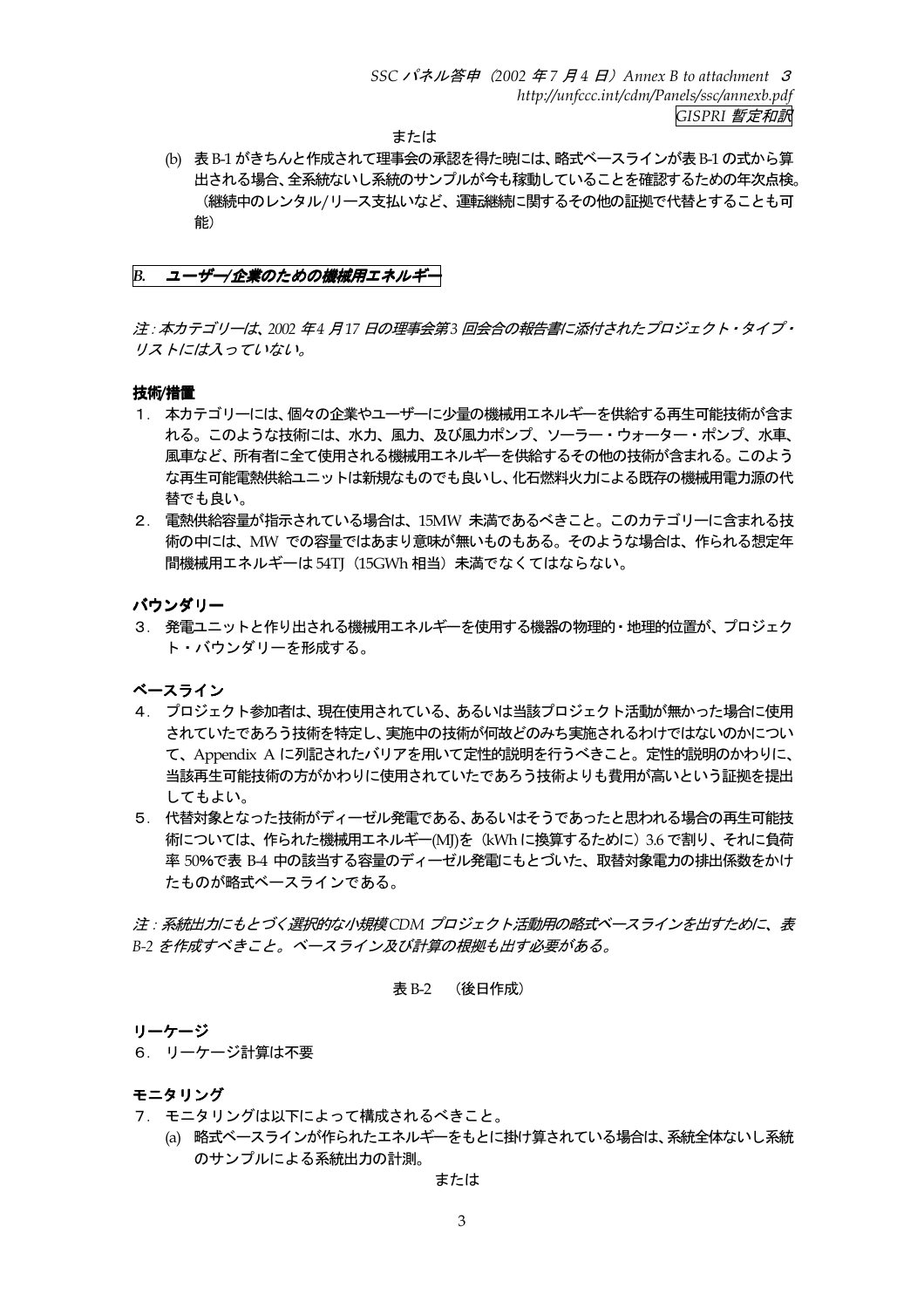(b) 表 B-2 がきちんと作成されて理事会の承認を得た暁には、略式ベースラインが表 B-2 の式から算 出される場合、全系統ないし系統サンプルが今も稼動していることを確認するための年次点検。 (継続中のレンタル/リース支払いなど、運転継続に関するその他の証拠で代替とすることも可 能)

C. ユーザー用熱エネルギー

注: 本カテゴリーは、2002 年4 月17 日の理事会第3 回会合報告書に添付されたプロジェクト・タイプ・ リストには入っていない。

## 技術/措置

1. 本カテゴリーには、個々の世帯ないしユーザーに直接化石燃料「ないし非持続的な排出源からの燃料 用木材Iの代替となる熱エネルギーを供給する再生可能技術が含まれる。そのような技術には、太陽 熱温水器及び乾燥機、太陽熱調理器、空間暖房ないし乾燥、及び直接化石燃料の代替となる熱エネル ギーを提供するその他の技術が含まれる。このような再生可能技術を、懸案中の、あるいは既存の化 石燃料システム「ないし非持続的な排出源からの燃料用木材]の代替とすることができる。

注:燃料用木材を取替対象とすることがベースラインとして使えるかどうかを検討する可能性には、「エネ ルギー源の持続可能な利用」の定義によって左右されることから、更なる分析が必要である。また、「持続 可能な」バイオマスと「持続可能でない」バイオマスの区別を明確にする必要もある。

2. 雷熱供給容量が指示されている場合、15MW 未満であるべきこと。このカテゴリー中の技術の中に は、MW の容量ではあまり意味が無いものものある。そのような場合は、作り出される想定年間熱 エネルギー量は54TT (15GWh相当) 未満でなくてはならない。

バウンダリー

3. 熱エネルギー供給ユニットと作り出される熱エネルギーを使用する機器の物理的·地理的位置が、プ ロジェクト・バウンダリーを形成する。

# ベースライン

- 4. 当該プロジェクト参加者は、現在使用されている、あるいは当該プロジェクト活動が無かったら使用 されていたであろう技術/燃料を特定し、実施中の技術が何故どのみち実施されるわけではないのか について、Appendix A に列記されたバリアを用いて定性的説明を行うべきこと。定性的説明のかわ りに、当該再生可能技術の方が、そのかわりに使用されていたであろう技術よりも費用が高いという 証拠を提出してもよい。
- 5. 液化石油燃料を使用する技術に替わる再生可能技術については、当該プロジェクト活動が無かった場 合に使用されていたであろう技術の燃料消費に、取替対象となった液化石油燃料の排出係数をかけた ものが略式ベースラインである。IPCCのデフォルト値を使用してもよい。
- 6. 「燃料用木材に替わる再生可能技術については、燃料用木材消費量に取替対象となった燃料用木材の 排出係数をかけたものが略式ベースラインである。1

注:表B-3 は、選ばれた小規模CDM プロジェクト活動のための略式ベースラインを規定したものである。 しかし、このベースラインが適用できるようになる前に、さらなる開発が必要である。ベースライン及び 計算の根拠についての記載が必要である。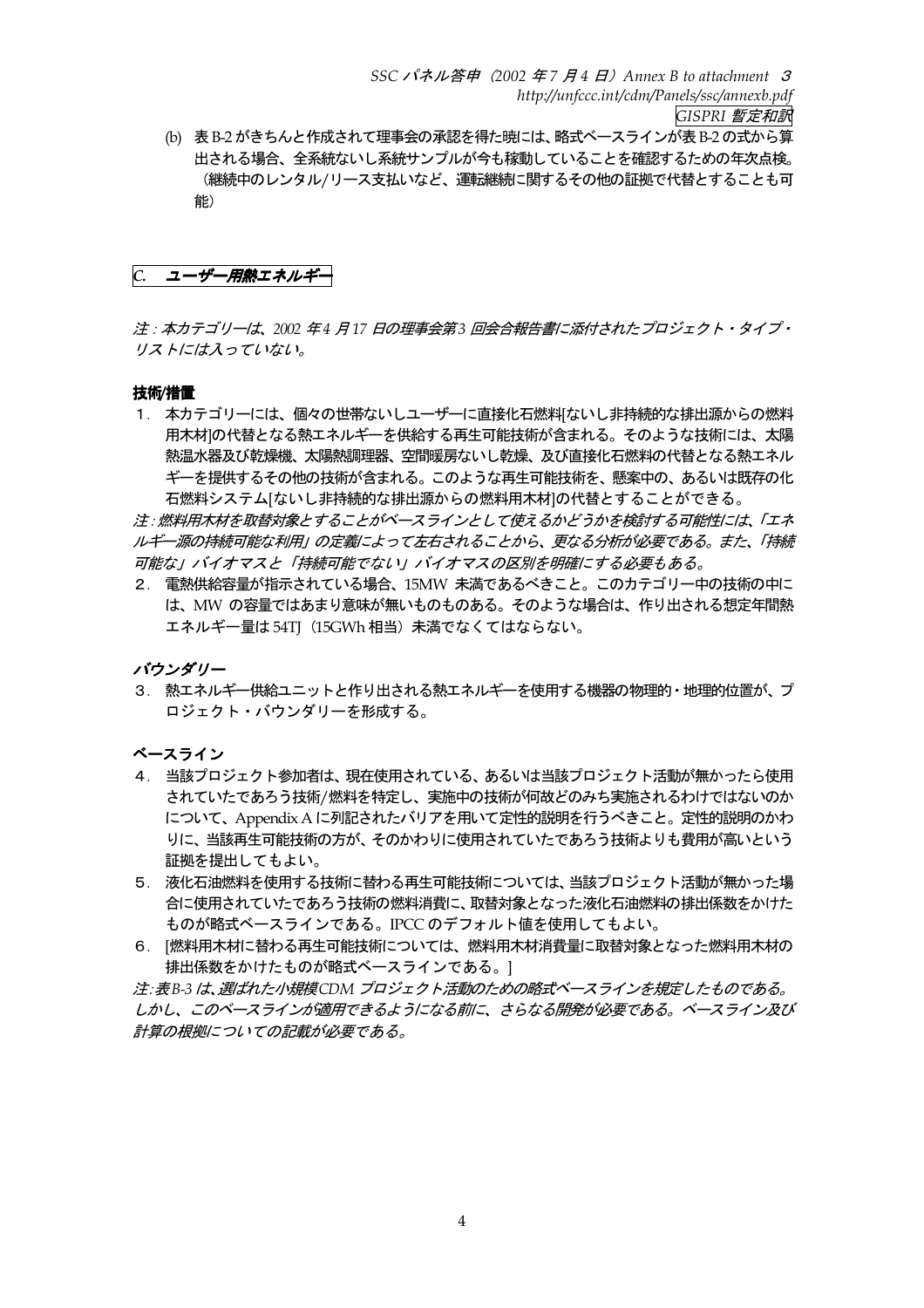| Technology          | Table B-3<br>Carbon dioxide equ. savings (kg $CO2_{eug}$ /year)                                      |
|---------------------|------------------------------------------------------------------------------------------------------|
| Solar water heaters | $1.5$ t CO <sub>2</sub> /100 litres of hot water (India)                                             |
| Solar cookers       | [3.6 t $CO2/y$ if firewood is displaced (Nepal)]<br>1.5 t $CO_2$ /y if kerosene is displaced (Nepal) |
| Other technologies  | Emission coefficients by country                                                                     |

# リーケージ

# 7. リーケージ計算は不要

# モニタリング

- 8. モニタリングは以下によって構成されるべきである。
	- (a) エネルギー産出量にもとづいた略式ベースラインの場合は、系統全体ない系統のサンプルから産 出された熱エネルギー量の計測。

または

(b) 表B-3 がきちんと作成されて理事会の承認を得た暁には、略式ベースラインが表B-3の式から算 出される場合、全系統ないし系統のサンプルが今も稼動していることを確認するための年次点検。 (継続中のレンタル/リース支払いなど、運転継続に関するその他の証拠で代替とすることも可 能)

# D. システム用発電

# 技術/措置

- 1. このカテゴリーは、太陽光発電、水力、潮力/波力、風力、地熱、バイオマスなど、の再生可能エネ ルギーで、化石燃料火力発電ユニットを一つ以上含むシステムに電力を供給しているものを含む。再 生可能発電ユニットは新規のものでも良いし、既存の化石燃料発電ユニットに替わるものでも良い。
- 2. 追加されるユニットに再生可能エネルギー使用部分と非再生可能エネルギー使用部分の双方がある 場合、小規模 CDM プロジェクト活動の資格上限である 15MW は、再生可能エネルギー使用部分に 対してのみ適用される。

# バウンダリー

3. 当該再生可能発電源の物理的・地理的位置が、プロジェクト・バウンダリーを形成する。

ベースライン

- 4. 当該プロジェクト参加者は、当該プロジェクト活動が無かったら使用されていたであろう技術を特定 し、何故実施中の技術がどのみち実施されるわけではないのかについて、ANNEXA に列記されたバ リアを用いて定性的説明を行うべきこと。定性的説明のかわりに、当該再生可能技術の方がかわりに 使用されていたであろう技術よりも費用が高いという証拠を提出しても良い。
- 5. 埋立地ガスないし廃棄物ガスプロジェクトの場合、燃料使用されたメタン排出量を CO2 換算したも のから同ガス燃焼による排出量をCO2 換算したものを引いたものが排出削減量である。
- 6. 全ての化石燃料発電ユニットが燃料石油ないしディーゼル燃料を使っているシステムの場合は、当該 再生可能発電ユニットで発電される年間 kWh に、当該容量の近代的なディーゼル発電ユニットが表 B-4 にある最適負荷率で運転している場合の排出係数をかけたものがベースラインである。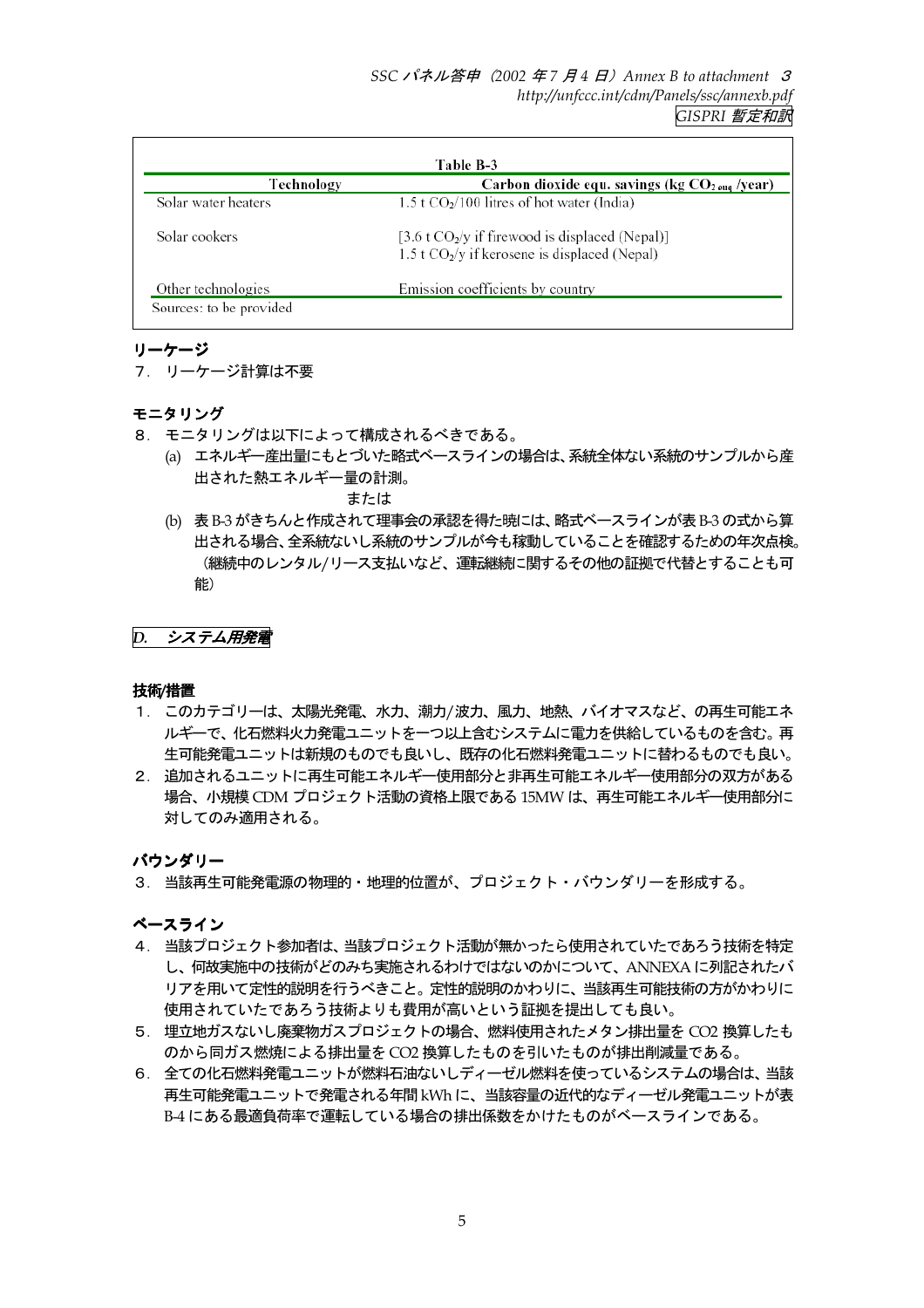| Table B-4<br>Emission factors for diesel generator systems (in kg $CO2 \text{ eug}}$ /kWh*) for three different levels of<br>load factor** |                                   |                                                                                                       |                        |  |
|--------------------------------------------------------------------------------------------------------------------------------------------|-----------------------------------|-------------------------------------------------------------------------------------------------------|------------------------|--|
| Cases:                                                                                                                                     | Mini-grid with 24 hour<br>service | i) Mini-grid with temporary<br>service (4-6 hr/day)<br>ii)Productive applications<br>iii) Water pumps | Mini-grid with storage |  |
| Load factors [%]                                                                                                                           | 25%                               | 50%                                                                                                   | 100%                   |  |
| $3-12$ kW                                                                                                                                  | 2.4                               | 1.4                                                                                                   | 1.2                    |  |
| 15-30 kW                                                                                                                                   | 1.9                               | 1.3                                                                                                   | 1.1                    |  |
| 35-100 kW                                                                                                                                  | 1.3                               | 1.0                                                                                                   | 1.0                    |  |
| 135-200 kW                                                                                                                                 | 0.9                               | 0.8                                                                                                   | 0.8                    |  |
| $> 200$ kW***                                                                                                                              | 0.8                               | 0.8                                                                                                   | 0.8                    |  |

\*\*) Figures are derived from fuel curves in the online manual of RETScreen International's PV 2000 model, downloadable from http://retscreen. net/

# \*\*\*) default values

- 7. その他全てのシステムについては、当該再生可能発電ユニットの発電 kWh に以下のように計算され た排出係数 (gCO2/kWh) をかけたものがベースラインである。
	- (a) 以下の場合は、operating margin と build margin の平均
		- Operating margin は、既存及び/ないし今後の発電所運転に対して当該プロジェクト活  $(i)$ 動案がどのような影響を与えるかの推計である。ディスパッチ・データは、データや 資力の入手が非常にしやすい場合には有益であるが、汎用される可能性は低い。実践 的で同等の正確さを持つ方法は、水力、地熱、風力、低価格バイオマス、太陽熱発電 を除く全資源の加重平均を用いる方法である。この方法であれば、ほとんどの場合、 より高度な技術を用いて計算された operating margin に近い値が出るはずである。
		- $(ii)$ Build margin(あるいは"recently built")は、その他の代替的な発電所の建設に対して当 該プロジェクト案がどのような影響を与えるかを推計するものである。推奨される計 算方法は、直近に増設された設備–––直近に建設された発電所の上位 20%か直近に建 設された発電所 5 箇所のうち数の多い方として定義されている––––––による排出量の加 重平均(gCQ/kWh)にもとづくものである。

# または

(b) The operating margin (現在の発電ミックスの加重平均)

# または

(c) ディスパッチ分析 (最新の観測データ)

# リーケージ

8. リーケージ計算は不要。

- 9. モニタリングは、再生可能技術による発電量を計測することである。
- 埋立地ガスないし廃棄ガスプロジェクトの場合は、発雷ユニットが燃料として使用したメタン  $10<sub>1</sub>$ 量もモニターされる。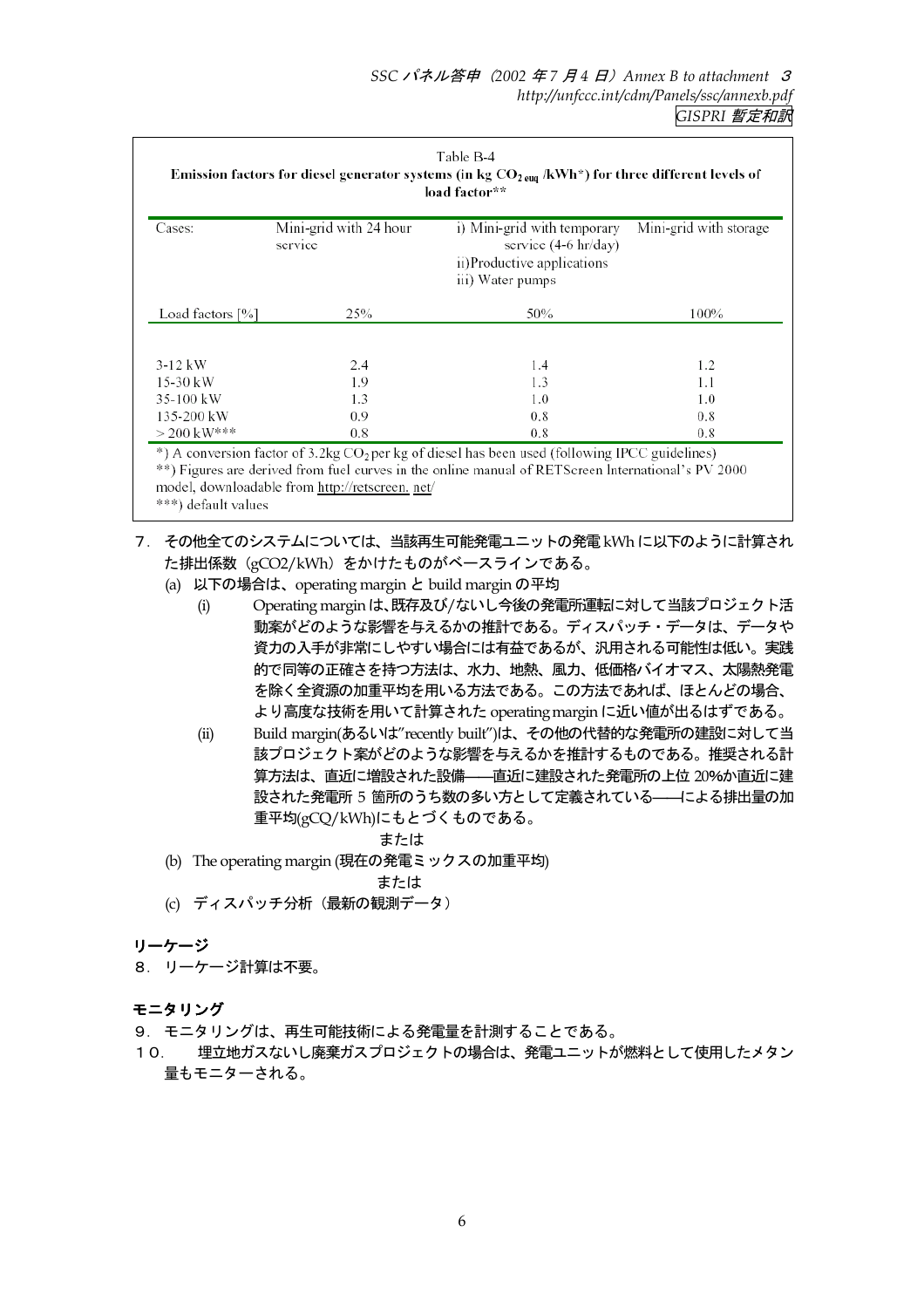SSC パネル答申 (2002 年7 月4 日) Annex B to attachment 3 http://unfccc.int/cdm/Panels/ssc/annexb.pdf GISPRI 暫定和訳

# タイプIIーエネルギー効率改善プロジェクト

## E. 供給側エネルギー効率改善 -- 送電熱・配電熱

#### 技術/措置

1. 本カテゴリーには、年間15GWh相当にまで電気ないし地域熱供給の送電熱・配電熱システムにおけ るエネルギー効率を改善する技術ないし措置が含まれる。例としては、送電線の電圧を改善すること、 変圧器を取り替えること、地域熱供給システムのパイプ断熱を高めることなどがある。このような技 術ないし措置を既存の送雷熱ないし配雷熱システムに適用したり、送雷熱ないし配雷熱システムの拡 張の一環とすることもできる。

#### バウンダリー

2. 送電熱及び/ないし配雷熱システムのうち当該エネルギー効率改善措置が実施される部分の物理的・ 地理的境界が、プロジェクト・バウンダリーである。

# ベースライン

- 3. 当該プロジェクト参加者は当該プロジェクト活動が無かった場合に使用されていたであろう技術や プロセスを特定し、AppendixA に列記されたバリアを用いて、実施中の技術が何故どのみち実施さ れるわけではないのかについて定性的な説明を行わなくてはならない。定性的説明のかわりに、改造 措置の場合であれば当該プロジェクト活動の資本回収期間が [X]年以上であるということや、新規導 入の場合にはかわりに使われていたであろう技術やプロセスに比べて当該プロジェクト活動が技術 的な送電熱及び配電熱ロスをIY%1以上減少させるものであるということをプロジェクト参加者が実 証してもよい。
- 4. エネルギー・ベースラインは当該プロジェクト・バウンダリー内の技術的なエネルギー・ロスであり、 以下のうちいずれかとして計算される。
	- (a) 既存の機器のパフォーマンス計測値
		- または
	- (b) 改造措置の場合には
		- 当該機器タイプの国内パフォーマンス基準  $(i)$
		- (i)で指示される値が入手できない場合は、当該機器タイプの ISO や IEC 基準などの国  $(ii)$ 際パフォーマンス基準。
		- (ii)で指示される値が入手できない場合は、国内ないし国際的な認証者により試験·認  $(iii)$ 証されているという条件で、メーカーの仕様値
- 5. 新規施設の場合、かわりに導入されていたであろう機器のエネルギー・ベースラインは以下にもとづ いて計算される。
	- (i) 当該機器タイプの国内パフォーマンス基準
	- (ii) (i)で指示される値が入手できない場合は、 当該機器タイプの ISO や IEC 基準などの国際パフ ォーマンス基準。
	- (iii) (ii)で指示される値が入手できない場合は、国内ないし国際的な認証者により試験・認証され ているという条件で、メーカーの仕様値
- 6. 排出量ベースラインは、エネルギー・ベースラインにカテゴリーDの方法と同様に計算された排出係 数(CO2/kWh)をかけたものである。

## リーケージ

7. リーケージ計算は不要。

モニタリング

8. 当該プロジェクト活動のエネルギー・パフォーマンスは、新機器の技術的なエネルギー・ロスが計測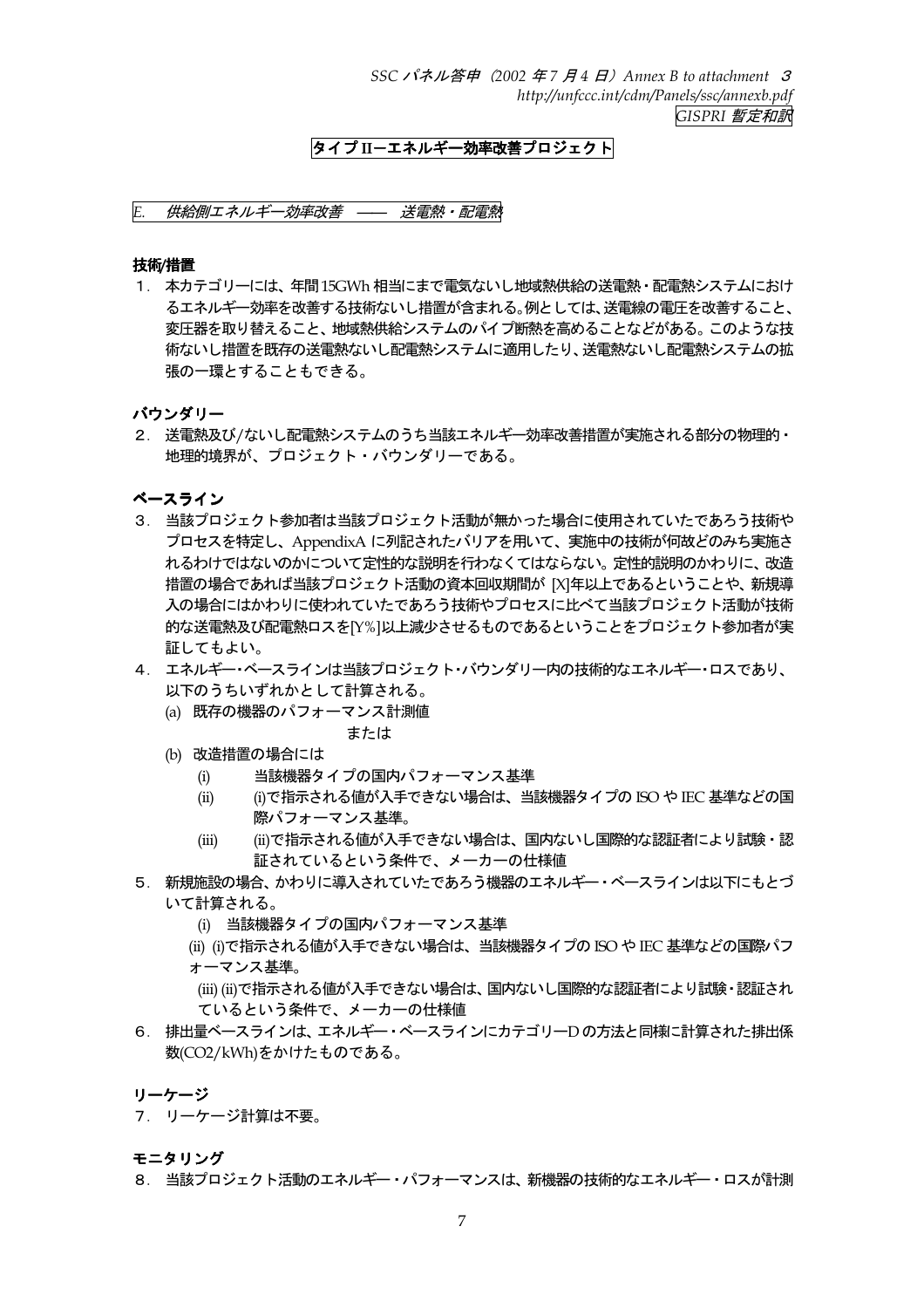できない場合を除いてその計測値でなくてはならない。計測データから技術的なエネルギー・ロスが 測定できない場合は、導入機器が運転開始した時点でのテスト結果を用いて計算されるべきであり、 それが入手できない場合は、必要に応じ4ないし5項で定められた値を使用すること。

F. 供給側エネルギー効率改善––発電・熱供給

## 技術/措置

9. 本カテゴリーには、年間15GWh相当までエネルギーないし燃料消費を減らすことで、電気ないし熱 システムを供給する化石燃料発電・熱供給ユニットの効率性を改善する技術ないし措置が含まれる。 例としては、発電所の効率改善やコジェネがある。このような技術や措置は既存の発電所に適用した り、新規の発電・熱供給施設の一部とすることもできる。

バウンダリー

- $10.$ 当該効率性措置により影響を受ける化石燃料火力発雷所の物理的・地理的位置が、プロジェク ト・バウンダリーである。
- ベースライン
- $11.$ 当該プロジェクト参加者は当該プロジェクト活動が無かった場合に使用されていたであろう技 術やプロセスを特定し、Appendix A に列記されたバリアを用いて、実施中の技術が何故どのみち実 施されるわけではないのかについて定性的な説明を行わなくてはならない。定性的説明のかわりに、 改造措置の場合であれば当該プロジェクト活動の資本回収期間が [X]年以上であるということや、新 規導入の場合にはかわりに使用されていたであろう技術やプロセスに比べて当該プロジェクト活動 が効率性をIY%I以上向上させるものであるということをプロジェクト参加者が実証してもよい。
- エネルギー・ベースラインは当該プロジェクト・バウンダリー内の技術的なエネルギー・ロス  $12.$ であり、改造措置の場合には既存の発電・熱供給ユニットのパフォーマンス観測値として計算される。 新規施設の場合は、かわりに導入されていたであろう機器について、エネルギー・ベースラインが以 下にもとづいて計算される。
	- 当該機器タイプの国内パフォーマンス基準  $(a)$
	- (b) (i)で指定される値が入手できない場合は、当該機器タイプの ISO や IEC 基準などの国際パ フォーマンス基準。
	- (c) (ii)で指定される値が入手できない場合は、国内ないし国際的な認証者により試験・認証さ れているという条件で、メーカーの仕様値
- 排出量ベースラインは、エネルギー・ベースラインに当該発電・熱供給ユニットで使用されて  $13.$ いる燃料の排出係数(gCO2/kWh)をかけたものである。IPCC のデフォルト排出係数を使用してもよ  $\mathsf{L}_{\lambda_{\alpha}}$

リーケージ

14. リーケージ計算は不要

- 省エネ量は、効率改善措置を実施した後、当該発電·熱供給ユニットが使用した燃料のエネル  $15.$ ギー含有量と同ユニットが作り出す電気ないし蒸気のエネルギー含有量を計算することによって測 定されなくてはならない。燃料使用と出力の双方を計測する必要がある。
- $16$ 当該発雷・熱供給ユニットの使用する燃料の標準排出係数も必要である。石炭の場合、排出係 数は、石炭購入における通常慣行の一環として購入された石炭のサンプルに対するテストが行われて いるのであれば、そのテスト結果をもとにするべきである。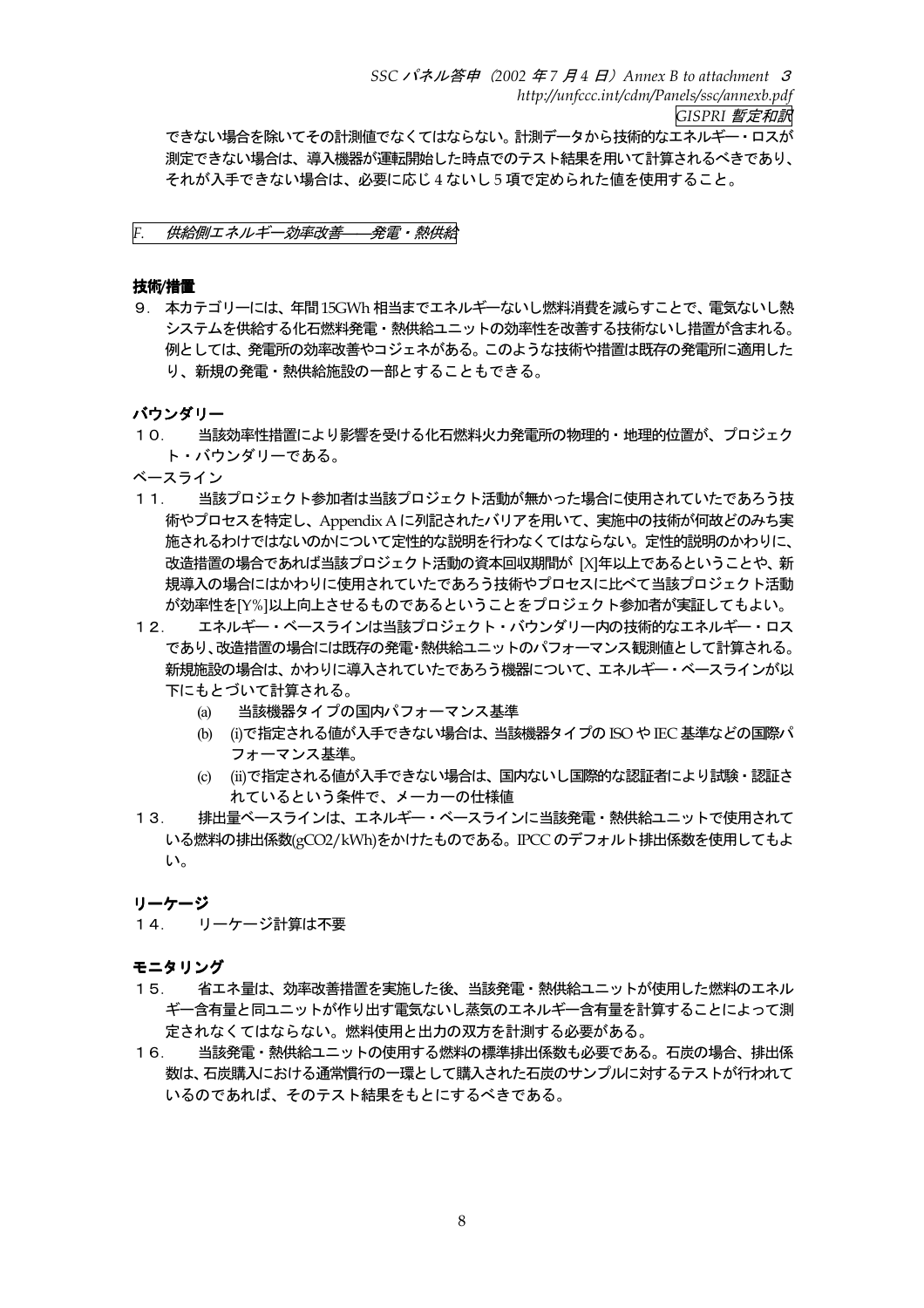特定技術に対する需要側エネルギー効率改善プログラム G.

#### 技術/措置

本カテゴリーには、多くのサイトにおける省エネ型の機器、ランプ、バラスト、冷蔵庫、モー  $17.$ ター、 ファン、 エアコン、 家電などの導入を促進するプログラムが含まれる。 このような技術を既存 の機器の代替としたり、または新規のサイトに導入してもよい。単一プロジェクトによる総エネルギ 一節約量は、年間15GWh を超えてはならない。

バウンダリー

 $18.$ 導入される各措置(機器一つ一つ)の物理的・地理的位置がプロジェクト・バウンダリーであ る。

#### ベースライン

- $19.$ 当該プロジェクト参加者は当該プロジェクト活動が無かった場合に使用されていたであろう技 術を特定し、AppendixA に列記されたバリアを用いて、実施中の技術が何故どのみち実施されるわ けではないのかについて定性的な説明を行わなくてはならない。定性的説明のかわりに、改造措置の 場合であれば当該プロジェクト活動の資本回収期間が [X]年以上であるということや、新規導入の場 合にはかわりに使われていたであろう技術に比べて当該プロジェクト活動が効率性を[Y%]以上改善 させるものであるということをプロジェクト参加者が実証してもよい。
- 取替対象となるエネルギーが化石燃料の場合、ベースラインは燃料使用に当該化石燃料の排出  $20.$ 係数をかけたものとして計算される。その場合の燃料使用量は、既存の燃料使用量、あるいはかわり に実施されていたであろう技術により使用されていたと思われる燃料量とする。IPCC のデフォルト 排出係数を使用してもよい。
- 取替対象となるエネルギーが雷気の場合、エネルギー・ベースラインの計算は以下のとおりと  $21.$ なる。

エネルギー産出量 = [数量 X 出力 X 運転時間] X [1 + 技術的な T&D ロス]

この場合、「数量」は導入された装置の数、「出力」は代替装置に投入されるエネルギー/電気の加重 平均値をワットにしたもの、「運転時間」は同装置の年間平均運転時間、「技術的 T&D ロス」は、導入さ れるユニットのための電気系統における技術的な送電・配電ロスを分数で表したものである。 改造プログラムの場合の「出力」は、代替装置の加重平均値である。新規導入の場合の「出力」は、市場 に出回っている装置の加重平均値である。

エネルギー・ベースラインには、取替対象となる電力の排出係数(gCO2/kWh)–––カテゴリー  $22$ D プロジェクト用の規定に則って計算されたもの–––をかける。

リーケージ

23. リーケージ計算は不要。

モニタリング

- 導入された装置が既存の装置の代替となる場合、代替装置の数と「出力」を記録しモニターす  $24.$ ること。
- モニタリングは、「出力」及び「運転時間」をモニターするか、適切な方法を使って導入装置の  $25.$ 「エネルギ―使用量」をモニターすることで行われる。考えられる方法には以下のようなものがある。
	- (a) 導入ユニットのサンプルのネームプレート・データかベンチ・テストを用いて導入された 各装置(ランプや冷蔵庫など)の「出力」を記録し、ランタイム・メーターを使用して運 転時間につき導入ユニットのサンプル (たとえば5%) を計測する。

または

(b) 導入された装置のうち適切なサンプルの「エネルギー使用量」を計測する。ランプなど運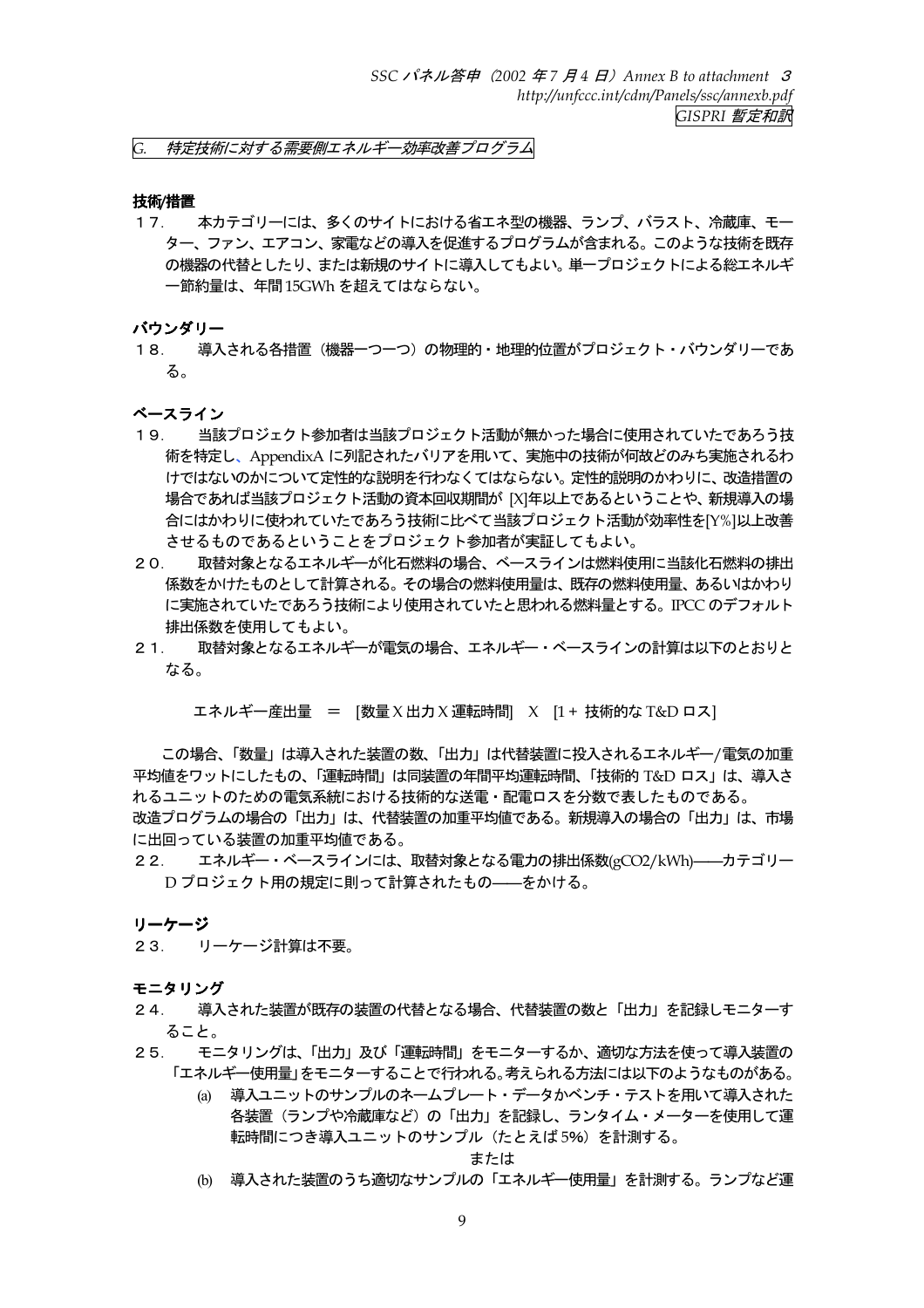転中の負荷量が一定の技術についてはサンプルは少数でも良いが、エアコンなど負荷量が 変化する技術についてはサンプルは比較的多数である必要がある。

- $26.$ どちらの場合も、モニタリングには計測されていないシステムのサンプルが今も運転している ことを確認するための年次点検が含まれるべきこと。(継続中のレンタル/リース支払いなど、運転継 続に関するその他の証拠で代替とすることも可能)
- $27.$ 技術的な送電・配電ロスについては、公表されている数値を使っても良い。そのかわりに同装 置にエネルギーを供給する電力供給網における技術的な送電・配電ロスをモニターしてもよい。

#### H. 産業施設のためのエネルギー効率改善及び燃料転換措置

# 技術/措置

本カテゴリーには、単一の産業施設で実施されているエネルギー効率改善及び燃料転換措置が  $28.$ 含まれる。例としては、エネルギー効率改善措置(効率的モーターなど)、燃料転換措置(蒸気ない し圧縮空気から雷気への切り替えなど)、特定の産業加工における効率性改善措置(製鋼炉、紙を乾 燥させたり、タバコを巻いたりなど)などがある。このような措置を既存の機器の代替としたり、新 規施設に導入してよい。 単一プロジェクトにおける総エネルギー節約量は、年間15GWh 相当を超え てはならない。

# バウンダリー

当該プロジェクト活動により影響を受ける産業設備・プロセス・機器の物理的・地理的位置が、  $29.$ プロジェクト・バウンダリーである。

## ベースライン

- 当該プロジェクト参加者は当該プロジェクト活動が無かった場合に使用されていたであろう技  $30<sub>1</sub>$ 術を特定し、Appendix A に列記されたバリアを用いて、実施中の技術が何故どのみち実施されるわ けではないのかについて定性的な説明を行わなくてはならない。定性的説明のかわりに、改造措置の 場合であれば当該プロジェクト活動の資本回収期間が「X1年以上であるということや、新規導入の場 合にはかわりに使われていたであろう技術に比べて当該プロジェクト活動が効率性を[Y%]以上改善 させるものであるということをプロジェクト参加者が実証してもよい。
- エネルギー・ベースラインは、改造措置の場合は取替対象となる既存の機器におけるエネルギ  $31.$ 一使用量、新規施設の場合はそのかわりに建設されていたであろう施設のエネルギー使用量である。 どちらの場合も、エネルギー・ベースラインのうち雷気の占める分は、同産業施設のための電力供給 網における技術的な送電・配電ロスの分を調整すること。
- 排出ベースラインにおける各エネルギー形態には、排出係数(gCO2/kWh)をかける。取替対象  $32.$ となった電気については、カテゴリーD プロジェクトの規定に則って排出係数を計算する。化石燃料 については、IPCCのデフォルト値を使用してもよい。

#### リーケージ

33. リーケージ計算は不要。

- 改造措置の場合は、モニタリングでは以下を行うべきこと。  $34$ 
	- (a) 取替対象となった機器の仕様を文書化すること。
	- (b) 導入された代替機器のエネルギー使用量を計測すること。
	- (c) 同代替機器によってもたらされる省エネ量を計算すること。
- $35$ 新規設備の場合、モニタリングでは以下を行うべきこと。
	- (a) 導入機器のエネルギー使用量を計測すること。
		- (b) 同導入機器によってもたらされる省エネ量を計算すること。
- 技術的な送電・配電ロスに関する公表値を使用してもよい。そのかわりに、同産業施設にエネ  $36.$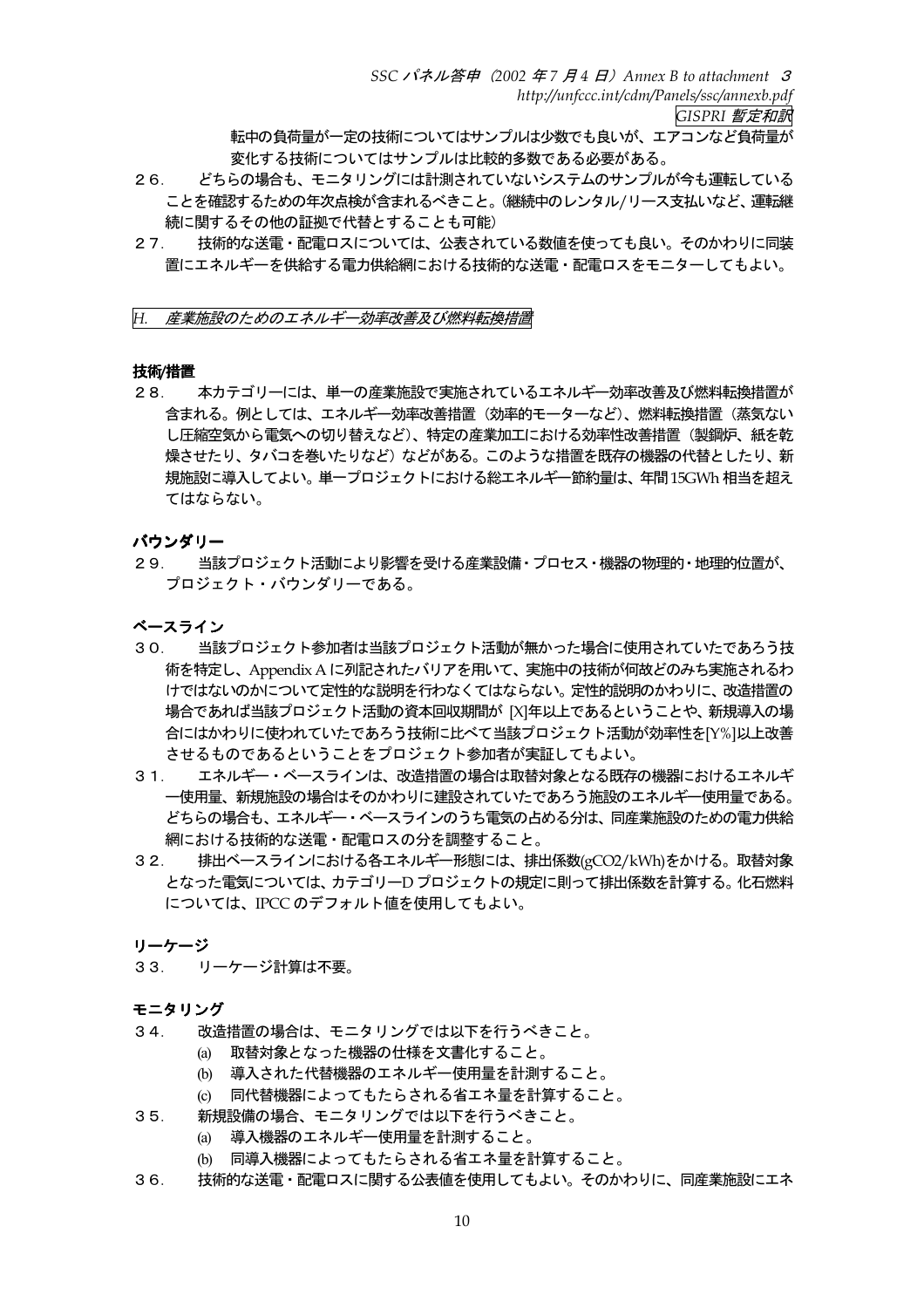ルギー供給する電力供給網における技術的な送電・配電ロスをモニターしてもよい。

# 建物に関するエネルギー効率改善と燃料切替措置

## 技術/措置

本カテゴリーには、商業用、団体用、住宅用建物など単体の建造物や、学区域ないし大学など  $37.$ 同種の建物の集合において実施されるエネルギー効率改善及び燃料切替措置が含まれる。例としては、 技術的なエネルギー効率改善措置(効率的な家電、高い断熱、最適な機器配置など)や、燃料切替措 置(ガスから電気への切替など)がある。このような技術を既存の機器の代替としてもよいし、新規 施設に導入してもよい。 単一プロジェクトにおける総エネルギー節約量は、年間 15GWh を超えては ならない。

# バウンダリー

当該建物の物理的・地理的立地場所が、プロジェクト・バウンダリーである。  $38.$ 

ベースライン

- $39.$ 当該プロジェクト参加者は当該プロジェクト活動が無かった場合に使用されていたであろう技 術を特定し、Appendix A に列記されたバリアを用いて、実施中の技術が何故どのみち実施されるわ けではないのかについて定性的な説明を行わなくてはならない。定性的説明のかわりに、改造措置の 場合であれば当該プロジェクト活動の資本回収期間が [X]年以上であるということや、新規導入の場 合にはかわりに使われていたであろう技術に比べて当該プロジェクト活動が効率性を[Y%]以上改善 させるものであり、資本回収期間が[Z]年以上であるということを、プロジェクト参加者が実証して もよい。
- $40.$ エネルギー・ベースラインは、改造措置の場合は取替対象となる既存の機器のエネルギー使用 量、新規設備の場合はかわりに建てられていたであろう設備のエネルギー使用量である。どちらの場 合も、エネルギー・ベースラインのうち雷気の占める部分は、当該建物のための雷力供給網における 技術的な送電・配電ロスの分を調整する。
- $41.$ 排出ベースラインにおける各エネルギー形態には、排出係数(gC2O/kWh)をかける。 取替対象 となった雷気については、カテゴリーD プロジェクトの規定に則って排出係数を計算する。 化石燃料 については、IPCCのデフォルト値を使用してもよい。

# リーケージ

 $42.$ リーケージ計算は不要。

- $43.$ 改造措置の場合は、モニタリングでは以下が行われるべきこと。
	- (a) 取替対象となった機器の仕様を文書化すること。
	- (b) 代替機器導入前及び導入後の当該建物におけるエネルギー使用量を計測すること。
	- (c) 当該導入措置によってもたらされる省エネ量を計算すること。
- 44. 新規設備の場合、モニタリングでは以下が行われるべきこと。
	- (a) 当該建物のエネルギー使用量を計測すること。
	- (b) 新規建物によってもたらされる省エネ量を計算すること。
- 4.5 技術的な送電熱・配電熱ロスに関する公表値を使用してもよい。そのかわりに、同建物にエネ ルギー供給する雷力・熱供給網に関して技術的な送雷熱・配雷熱ロスをモニターしてもよい。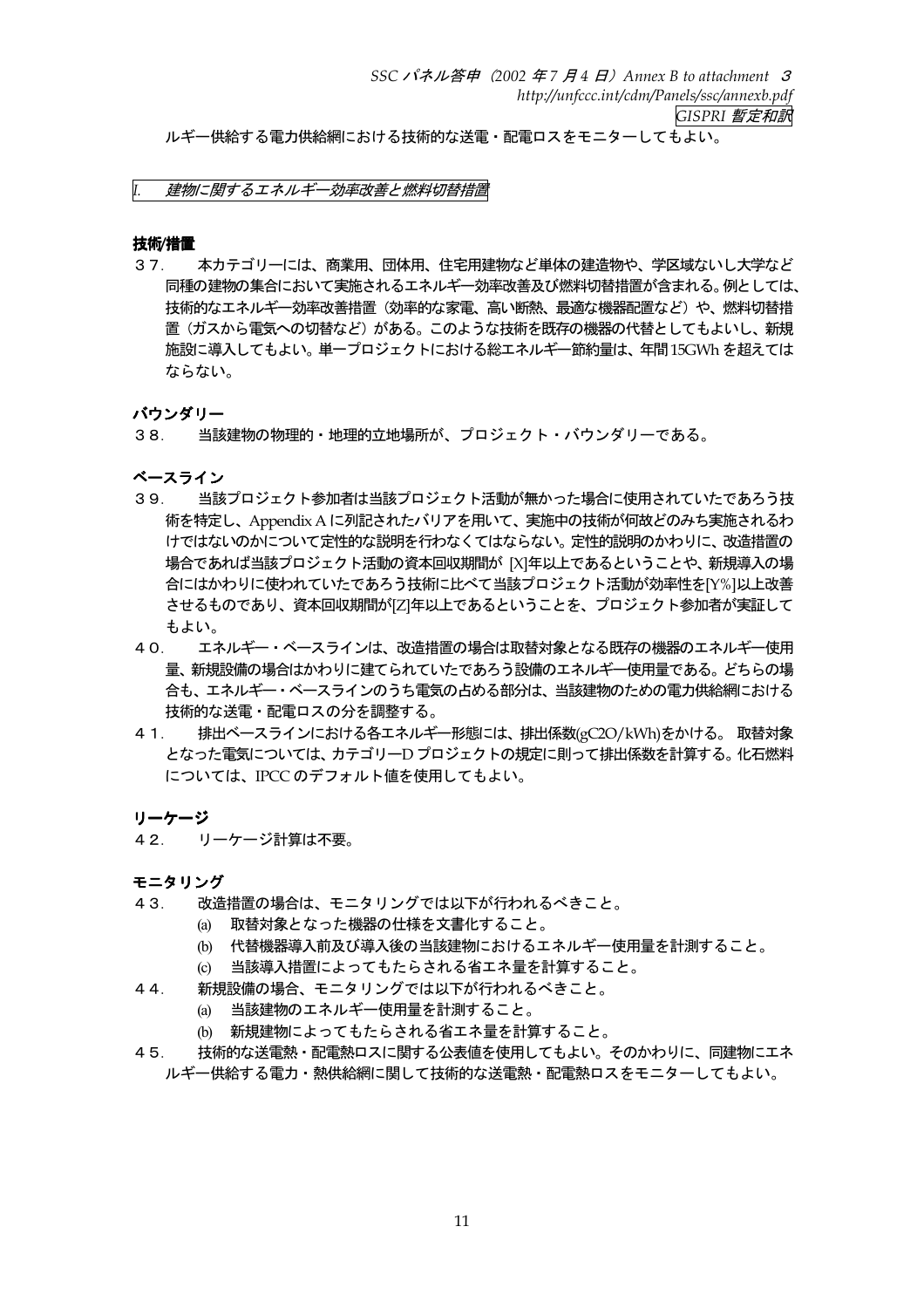SSC パネル答申 (2002 年7 月4 日) Annex B to attachment 3 http://unfccc.int/cdm/Panels/ssc/annexb.pdf GISPRI 暫定和訳

# タイプⅢ ー その他のプロジェクト活動

## J. 農業

注:簡素化されたベースライン及びモニタリング方法を提案する前に、本カテゴリーに対してもっと作業 を詰める必要があるとパネルは考える。

# 技術/措置

バウンダリー ベースライン リーケージ モニタリング

化石燃料転換  $K_{\cdot}$ 

#### 技術/措置

46 本カテゴリーには、産業ないし発雷使用における化石燃料転換が含まれる。燃料転換によって 効率性も変化することがある。定義では、改造プロジェクトのみが本カテゴリーに該当する。措置は、 排出源による人為的排出量を削減しつつ、直接排出量を二酸化炭素換算で年間 15 キロトン未満にす るものでなくてはならない。

#### バウンダリー

47. 行われる燃料転換措置により燃料燃焼上影響を受ける物理的・地理的場所が、プロジェクト・ バウンダリーである。

# ベースライン

- 当該プロジェクト参加者は、Appendix A に列記されるバリアを用いて、何故当該燃料交換がど 48. のみち実施されるわけではないのかを示す定性的説明を行わなくてはならない。
- 49. 排出ベースラインは、当該設備の現在の排出量を出力単位あたりの排出量(gCO2/kWh など)で 表したものである。当該発電ユニットが使用する当該燃料切替前後の燃料に関する排出係数も必要で ある。IPCCのデフォルト排出係数を使用してもよい。

リーケージ

50. リーケージ計算は不要。

- $51.$ モニタリングには以下が含まれなくてはならない。
	- (a) 当該燃料切替実施前の適切な期間における当該燃料の使用量と出力のモニタリング。地域 熱供給プラントごとの石炭使用量と熱出力、液化燃料石油使用量、発電ユニットごとの発 雷量など。
	- (b) 当該燃料切替後の燃料使用量と出力のモニタリング。地域熱供給プラントごとのガス使用 量と熱出力、発電ユニットごとの発電量など。
- $52.$ 石炭の場合、排出係数は、石炭購入における通常慣行の一環として購入された石炭のサンプル に対してテストが行われているのであれば、その定期サンプルに対するテスト結果にもとづいたもの であるべきである。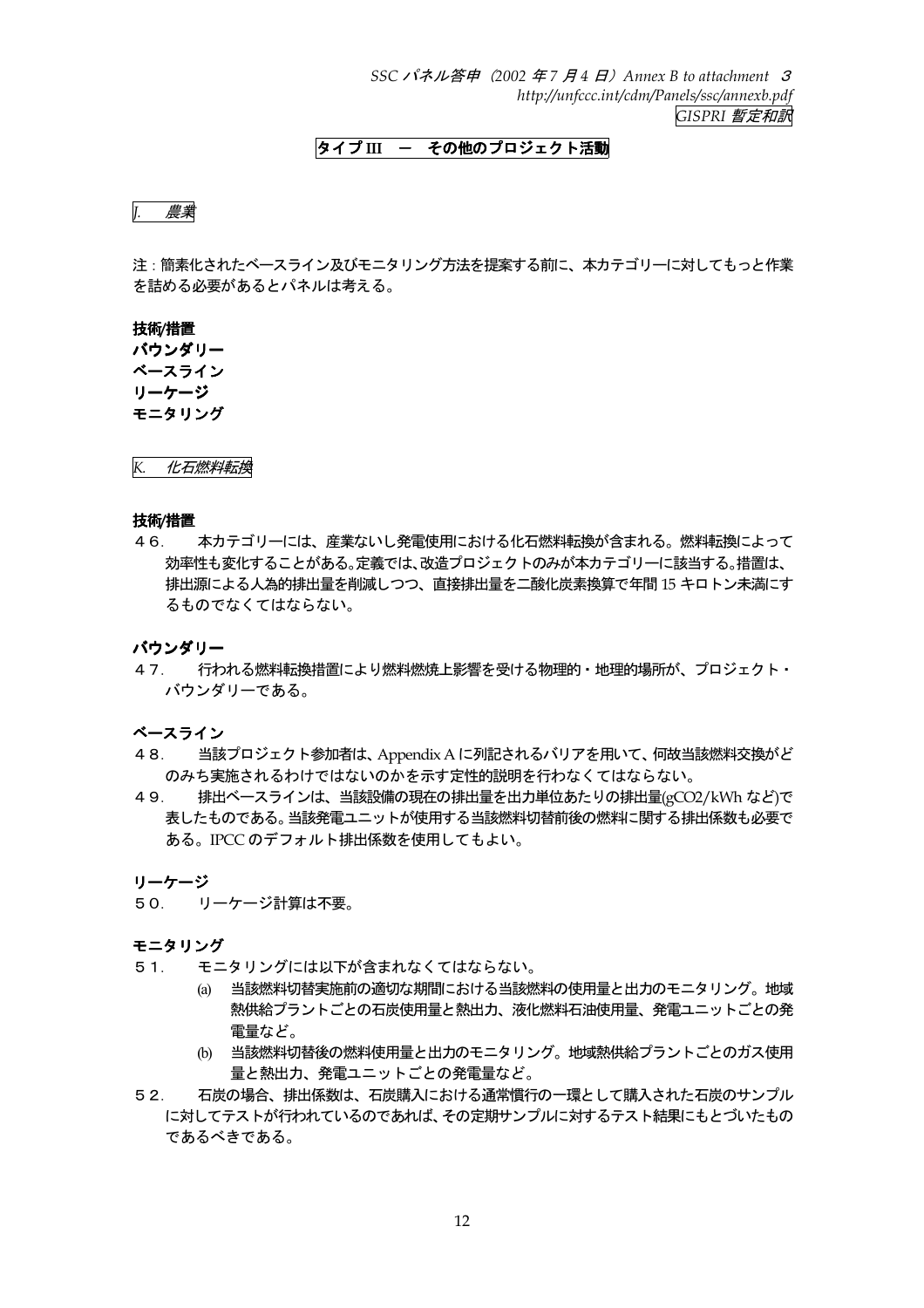輸送部門における排出削減量

#### 技術/措置

本カテゴリーには、低温室効果ガス排出車両が含まれる。措置は、排出源からの人為的排出量  $53.$ を削減しつつ、直接排出量を二酸化炭素換算で年間15キロトン未満にするものでなくてはならない。

バウンダリー

54. 当該低温室効果ガス排出車両がプロジェクト・バウンダリーである。

#### ベースライン

- 当該プロジェクト参加者は、当該プロジェクト活動が無かった場合に使用されたであろう車両  $55.$ の温室効果ガス排出量を特定し、Appendix A に列記されるバリアを用いて、当該低排出車両が何故 どのみち導入されるわけではないのかを示す定性的説明を行わなくてはならない。
- 当該プロジェクト参加者は、当該低排出車両のサービス単位あたり温室効果ガス排出量(車両  $56.$ /km ないし人/kmないしトン/km) が、当該プロジェクト活動で取替対象となった車両による排出 量よりも[X%]以上低いということを実証しなくてはならない。
- 57. ベースラインは、かわりに使用されていたであろう車両についてのサービス単位あたりエネル ギー使用量に、車両あたりの平均年間サービス単位数をかけ、それに代替車両台数をかけ、それに使 用されていたであろう車両の使用燃料の排出係数をかけたものである。
- 同過程による排出量が当該車両排出量の[Y%]以上である場合は、燃料生産過程による排出量を 58. ベースラインに含めるべきこと。たとえば、電気自動車については発電による排出量が加味されなく てはならない。雷力源からの排出量は、カテゴリーD プロジェクトに則って推計されるべきこと。

#### リーケージ

59. リーケージ計算は不要。

#### モニタリング

60. - モニタリングでは、当該小規模 CDM プロジェクト活動のもとで運転される低排出車両の台数 と、同車両のサンプルに関する年間サービス単位をトラッキングしなくてはならない。

M. メタン回収

#### 技術/措置

本プロジェクト・カテゴリーには炭鉱、アグロインダストリー、埋め立て、廃水処理施設、そ 6.1 の他の排出源からのメタン回収が含まれる。措置は排出源からの人為的排出量を削減しつつ、直接排 出量を二酸化炭素換算で年間15キロトン相当未満にするものでなくてはならない。

#### バウンダリー

 $62.$ 当該メタン回収施設の物理的、地理的立地場所が、プロジェクト・バウンダリーである。

#### ベースライン

- プロジェクト参加者は、Appendix A に列記されるバリアを用いて、当該のメタン回収が何故ど 63. のみち導入されるわけではないのかを示す定性的説明を行わなくてはならない。
- 64. 排出ベースラインは、当該プロジェクト活動が無かった場合に、当該クレジット期間中に回収 されて大気中に排出されることの無かったメタン量である。

#### リーケージ

65. リーケージ計算は不要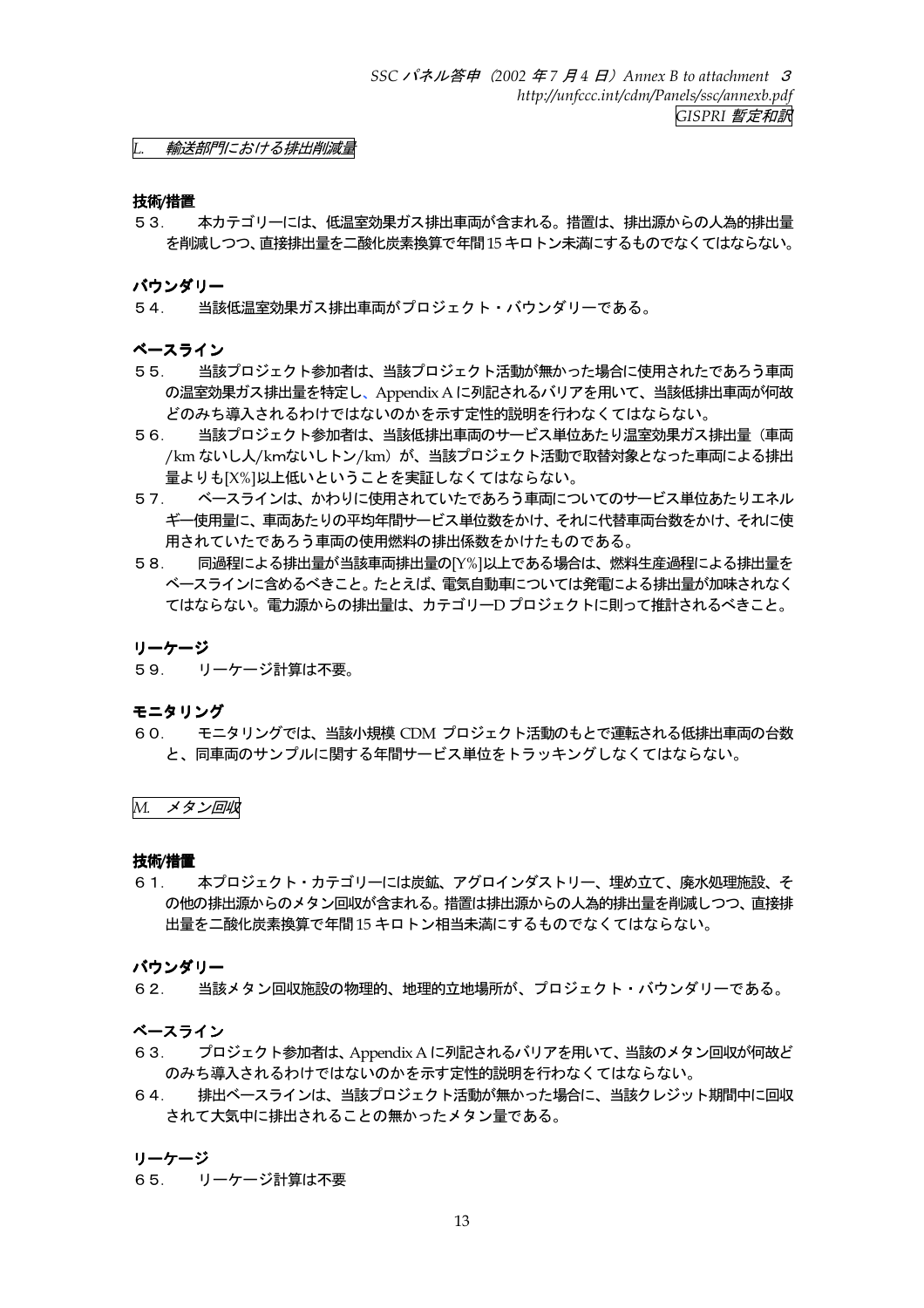モニタリング

回収されて燃料として使用されたり燃焼されたりするメタン量をモニターすべきこと。回収メ 66. タン量を計算するため、回収されたガスのメタン含有量の定期的サンプリングが必要であろう。

その他の小規模プロジェクト活動  $N$ .

#### 技術/措置

本カテゴリーには、M&P 及び CDM 理事会第3回会合報告書の小規模 CDM のクライテリアに 67. て的確とされるあらゆる技術が含まれるが、上記カテゴリーの A から M までに当てはまるものは除 く。当該プロジェクト活動は改造でもよいし、新規措置でも良い。

## バウンダリー

当該措置が実施される物理的・地理的場所が、プロジェクト・バウンダリーである。 68.

ベースライン

- 69. 当該プロジェクト参加者は当該プロジェクト活動が無かった場合に使用されていたであろう技 術を特定し、Appendix A に列記されるバリアを用いて、当該プロジェクト活動が何故どのみち導入 されるわけではないのかを示す定性的説明を行わなくてはならない。
- 排出ベースラインは、当該プロジェクト活動が無かった場合に使用されていたであろう技術に  $70$ 伴う排出量である。
- 燃料生産による排出量が総排出削減量の5%以上となる場合は、当該燃料生産プロセスによる排  $71.$ 出量をベースラインに含めるべきこと。たとえば、電気を主なエネルギー源として使用するプロジェ クトについては、発雷による排出量を考慮しなくてはならない。雷源からの排出量は、カテゴリーD プロジェクトに則して推計すべきこと。

リーケージ

 $72.$ リーケージは、当該プロジェクト・バウンダリー外で生じた温室効果ガス排出源からの人為的 排出量の正味変化であり、計量可能で当該CDM プロジェクト活動に起因するものとして定義されて いる。排出源による人為的排出削減量は、当該プロジェクト・カテゴリーごとに Annex B の規定に 則ってリーケージ調整されるべきこと。 Annex B に追記されるその他のプロジェクト・カテゴリーに ついては、理事会がリーケージ計算の簡便法を考慮すべきこと。

- モニタリングでは、必要に応じ以下を対象とすべきこと。  $73$ 
	- (a) 取替対象である機器のうち関連性のある特徴
	- (b) 当該措置実施後の実質排出量を計算するのに必要なデータ
	- (c) 排出量ベースラインの計算に必要なデータ。出力レベルや活動レベルなど。
	- (d) 大量な場合は、 リーケージ
	- (e) 発電(あるいは発電量の削減)や燃料生産に伴う排出量が多大な場合は、それを計算する のに必要なデータ
	- (f) 必要に応じ、サンプル・ベースでモニタリングを行ってよい。